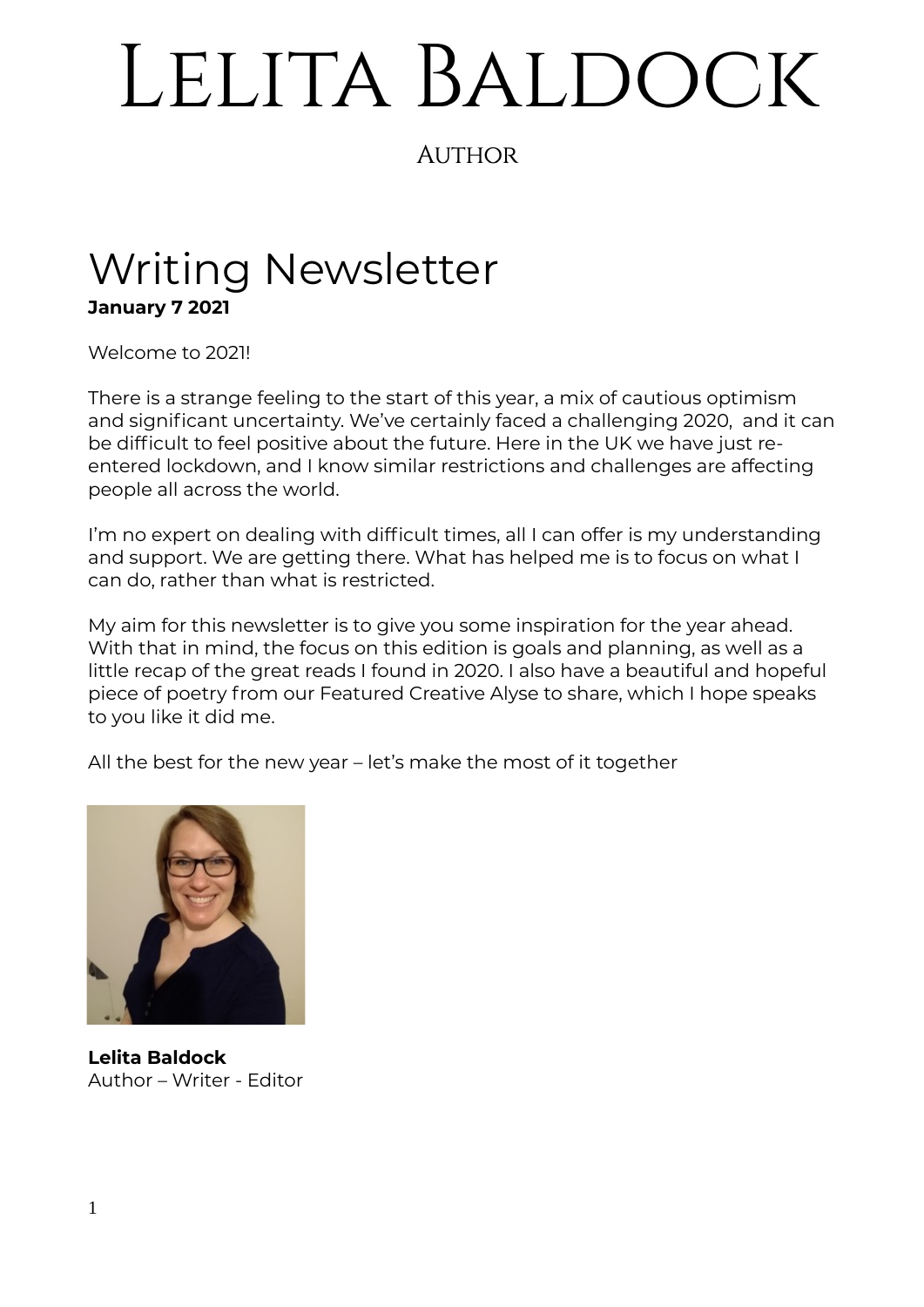## **Featured Creative – Alyse Jansons, Poet**



Alyse is a woman enthused by words, no matter the language. Sometimes she will be doodling, or otherwise having an existential crisis. This could be caused by the fact she currently lives in France. She has written on a personal level for years, but mostly keeps her writing for private eyes (not referring to detectives in this case).

#### **Growth – Alyse Jansons**

lives we lead are listless water streaming down the panes hurt growing like gnarled, ugly trees. but I believe flowers will grow on dead-looking branches each petal strengthens and forms hope. it is fragile and at the deftest touch can be destroyed. this, though is not a reason not to hope.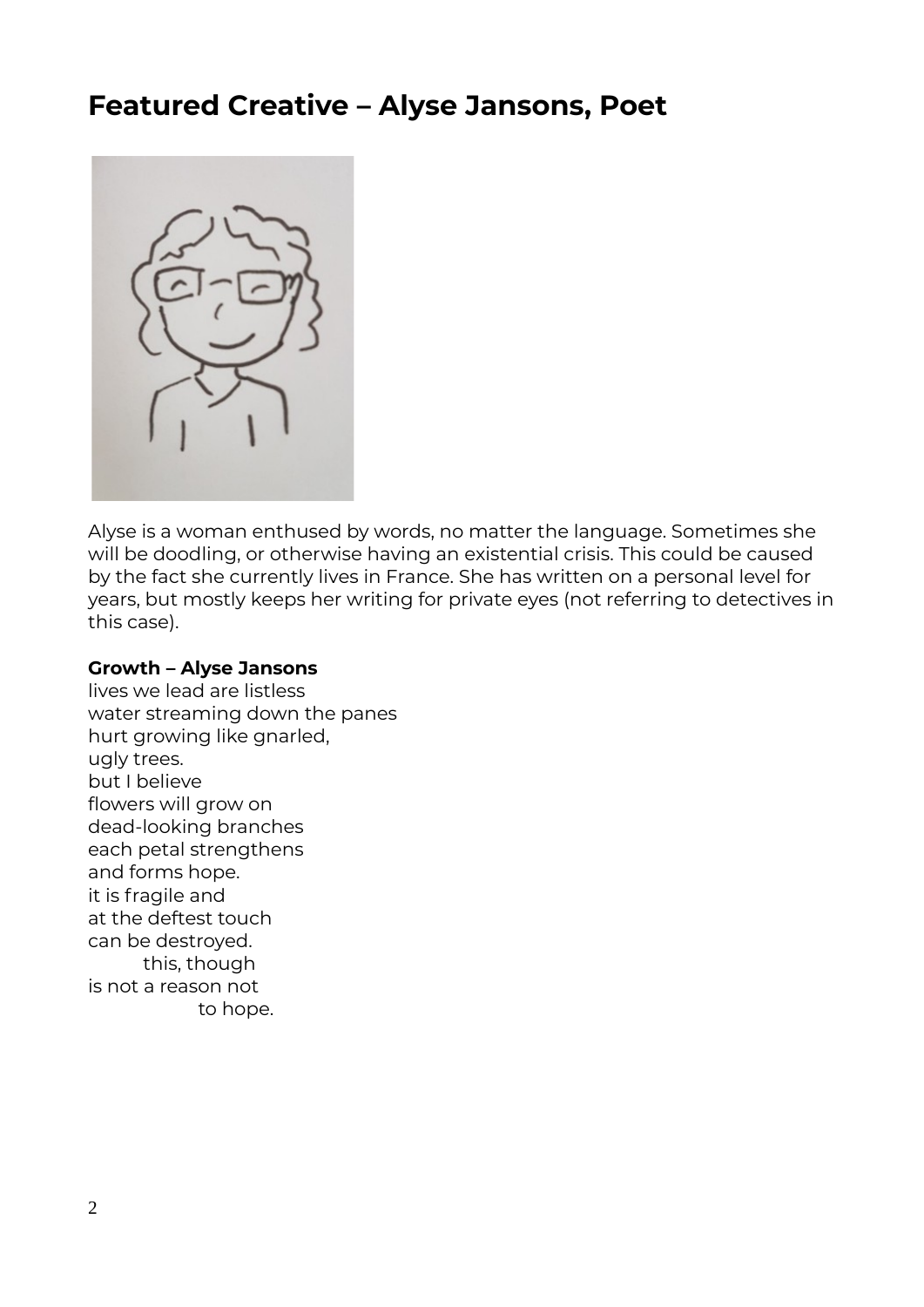# **What I'm excited for!**

JD May's debut novel, crime fiction *Factor-7.* Out this week!!



"Factor-7 is a bucking bronco ride of bio-weaponry, secrets, terror, betrayal, infidelity, raw human emotions and redeeming love. It's a gripping suspense thriller that will keep the reader up all night turning the pages."

I can't wait to sink into this thrilling page turner. Grab your copy through Amazon. <https://authorjdmay.com/>

## **So you've set some writing goals? Now it's time to make them happen.**

**My top tips for taking action**



#### **1) Block out a sensible time during the week**

Planning is the key to making more of the hours available to you in a day, week, month. I like to plan week by week, but you may prefer to look a but further forward and block out the month. Start by blocking out your work hours and scheduling the non-negotiable tasks that must be completed, such as food shopping, cooking, cleaning, any classes you are taking, if you are parent things your children have on. Now you can see the spaces (they may only be small, but that's ok). These spaces are where you get to do negotiable tasks like exercise, TV watching, socialising with friends and, your writing.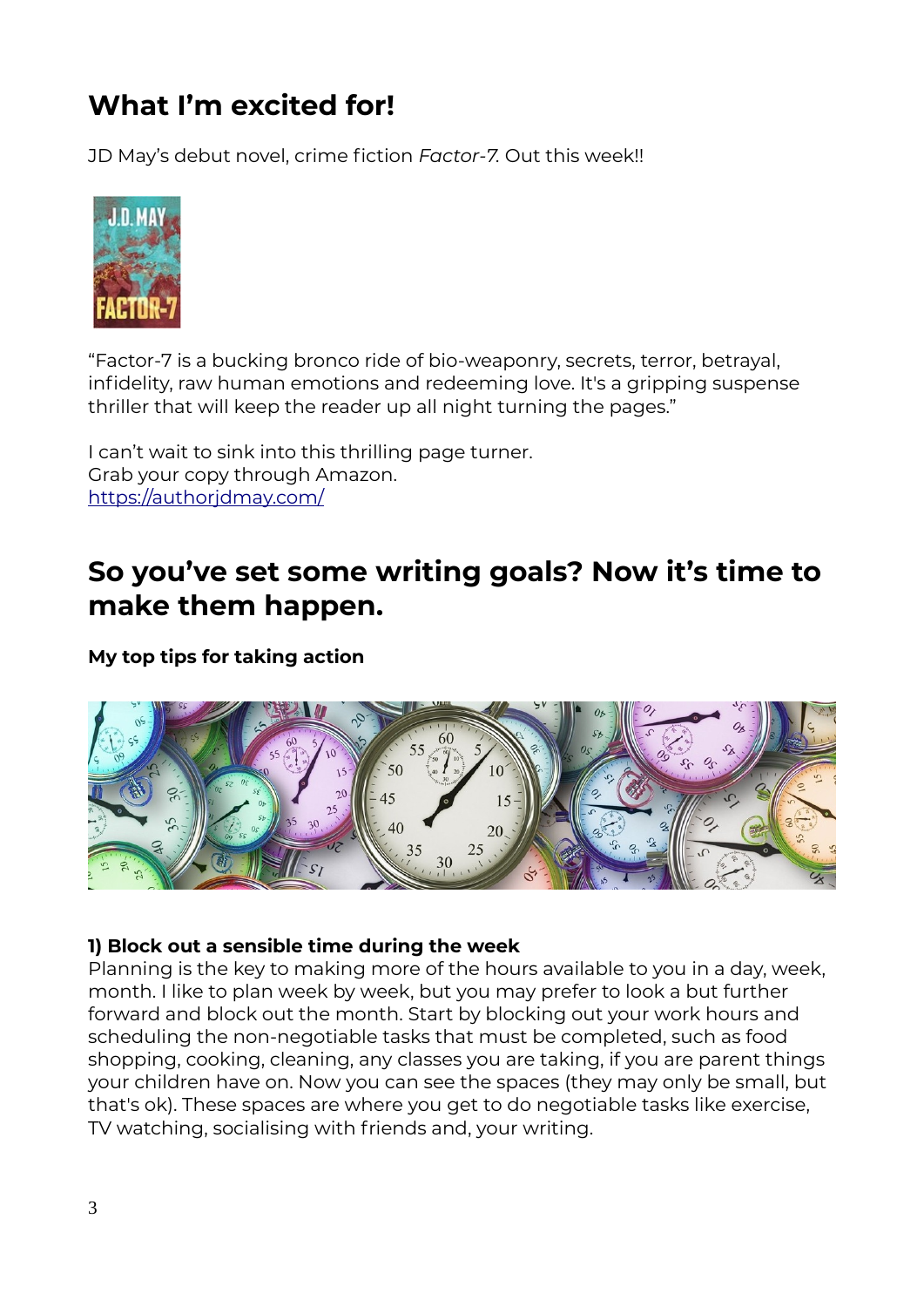This is where prioritising comes into play. You could say that all your free time will be spent taping away at your keyboard, but is that realistic? We all need time with friends and family, and our brains need time off too. But how much time you leave for free tasks and how much you commit to for your writing is a choice you get to make. Take is seriously, the hours you schedule for your writing are locked in, just like other non-negotiable tasks like work.

When I was writing my debut novel *Widow's Lace*  (<https://www.lelitabaldock.com/>) my weekly free choice schedule looked roughly like this:

Monday: 7pm -10pm writing Tuesday: Gym Wednesday: 7pm -10pm writing Thursday: Gym Friday: Date Night Saturday : Long walk, time with friends Sunday: 9am - 5pm writing Your schedule will look very different, because it is for you!

It can be challenging to plan out your weeks at first, but stick with it. Before you know it will be a super quick task to start your week and you will find much more time for what you want to do!

#### **2) Accept things will get in the way**

No matter how well you plan your week, life happens. The unexpected will pop up and divert your time. Don't let this overwhelm you. It can be easy to feel like you never get time for your work, like its hopeless to even try. But this isn't true. Remember, you can't control the universe, but you can control your response. Accept

Most of the time there will be nothing you could have done to avoid it, like a sick child, or filling in at work for a friend. Other times it may be a result of poor planning. If this is the case, reflect on what you could adjust in your planning for the next week.

#### **3) Have a note book or use your mobile to make notes when they come to you.**

Your brain can be its own boss, and it won't necessarily stick to your planned creative hours. For the times outside your writing window when you are suddenly struck with a new idea or the perfect phrase, have a way to make a note.

Using a note app on your mobile is a great option, or buying yourself a small notebook.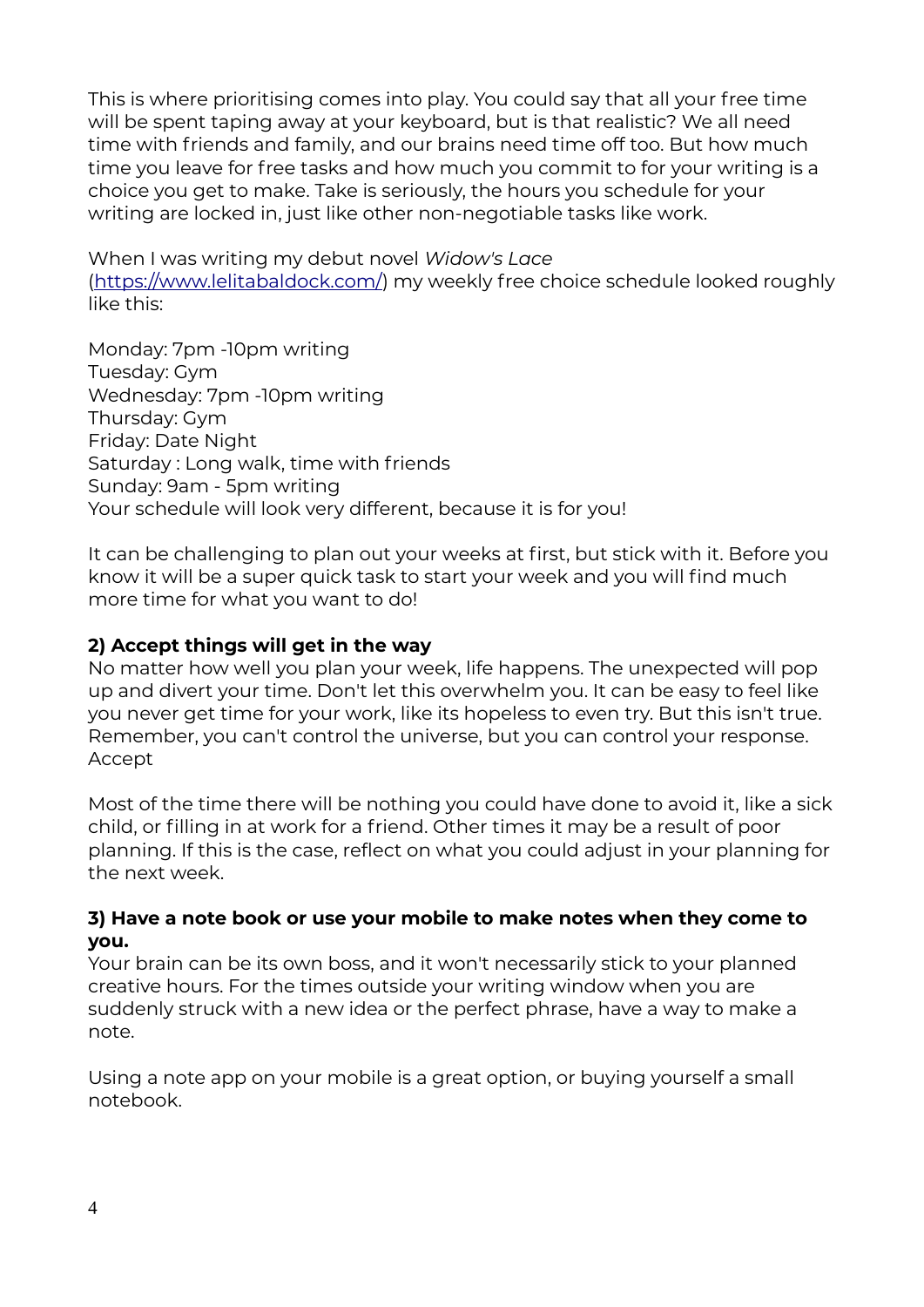Great for those brilliant flashes of insight that tend to hit just as you are about to drift off to sleep!

#### **4) Accept how much you will be able to write in your window**

Sometimes your window for writing may only be small. And it can feel like it's just not enough time to get anything real done. This is not the case.

Remember 20 minutes crafting one paragraph is still progress. It's not about quality but quantity. Focus on writing well, not on writing lots.

Additionally, be realistic about how much you can achieve in the time you have allotted. Don't sit down with 1 hour of time and expect to complete chapters of work. Allow your writing to flow naturally, rather than trying to force yourself to a set word count or page within your give time.

#### **5) Create a writing space – head space shift**

And finally, to get the most out of your window of time, create a space that is just for your work. By having a place where you write you create an association for your brain so when you sit down it knows: this is where I write, rather than where I plan, work, do the finances etc...

It's a simple trick to shift your head space quickly and get straight into your writing asap. Making the most out of the time you have scheduled.

And that's it. I have found the above to be an enormous help as I worked to find time for what I love to do: write. I hope something here will help you too.

## **Does an Australian location feature in your novel?**



A DIRECTORY OF LOCAL SELF PUBLISHED AND REFERENCE BOOKS MAKING IT LOCAL WHEREVER YOU ARE

I recently came across a fantastic book directory initiative. It's called *'Books From Here.'* Basically it is a listing of self-published books by the region in which the plots are set or the authors are based (Australia only). The website's goal in their own words is: "to give self published and small-time authors a place to advertise their work, and as a directory of works from specific areas."

It is completely free to list your book, so head over and register now! https://booksfromhere.com/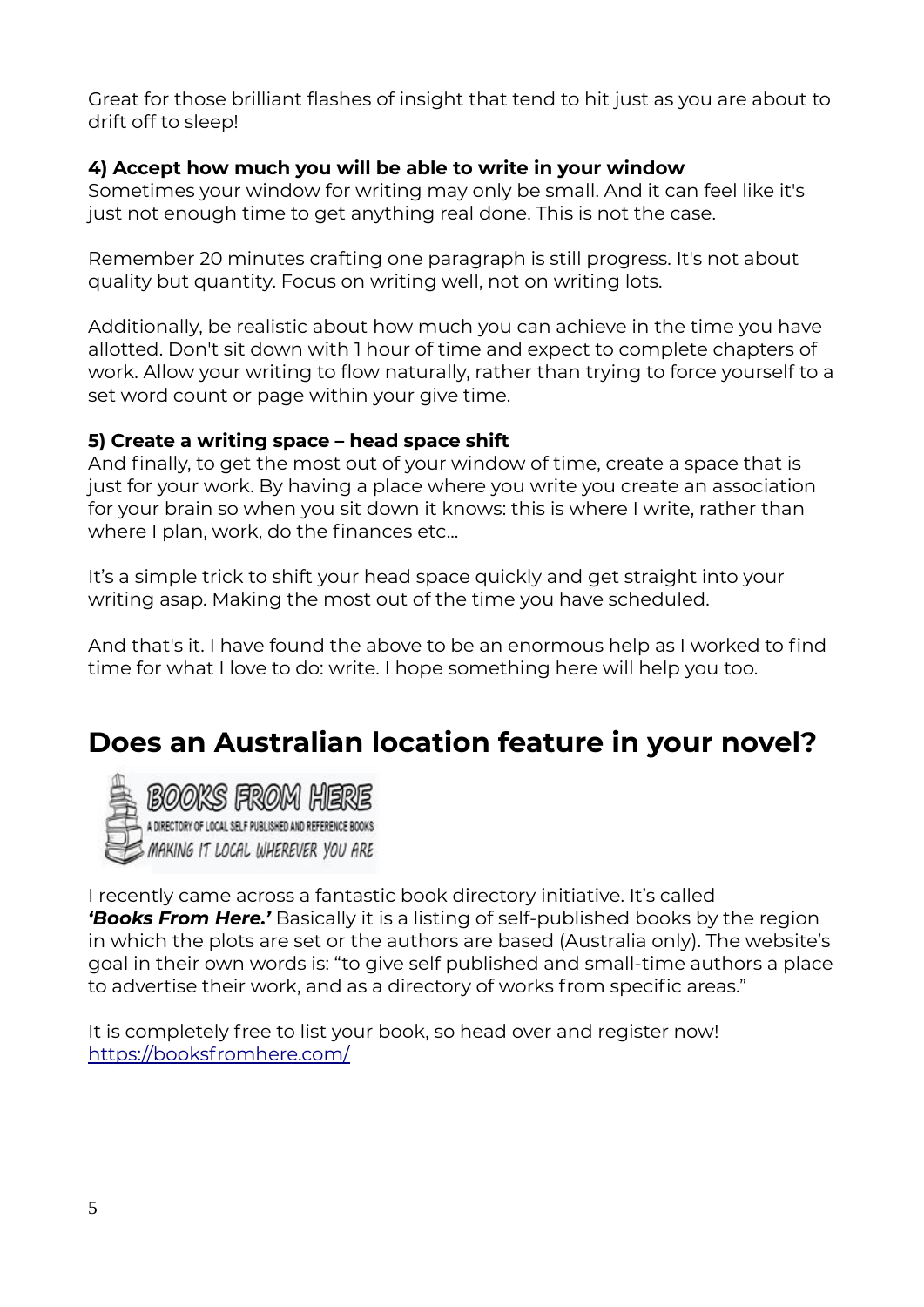# **My Top Reads of 2020**

I am a book-o-holic, and proud of it. Any day of the week you can find me with my nose buried in a crime fiction, fantasy, historical romance and anything in between, often with a glass of cold rosé in hand!

2020 was no exception. I did, however, discover the world of indie authors. For this reason my top reads of 2020 will be split into two lists – traditionally published and self-published.

Not all of these books were released in 2020 – but I discovered them that year. I like to focus on everything I have enjoyed.

I will mark the 2020 releases clearly for purists who like their lists to be specific to the year!

## **Traditionally Published**



#### *Rhythm of War* **– Brandon Sanderson (2020 Release)**

Fantasy at its absolute best! This is a long book, but you don't notice, you just keep reading.



#### *The Bear and the Nightingale* **– Katherine Arden**

A beautiful tale set in medieval Russia, weaving together history, legend and mythology.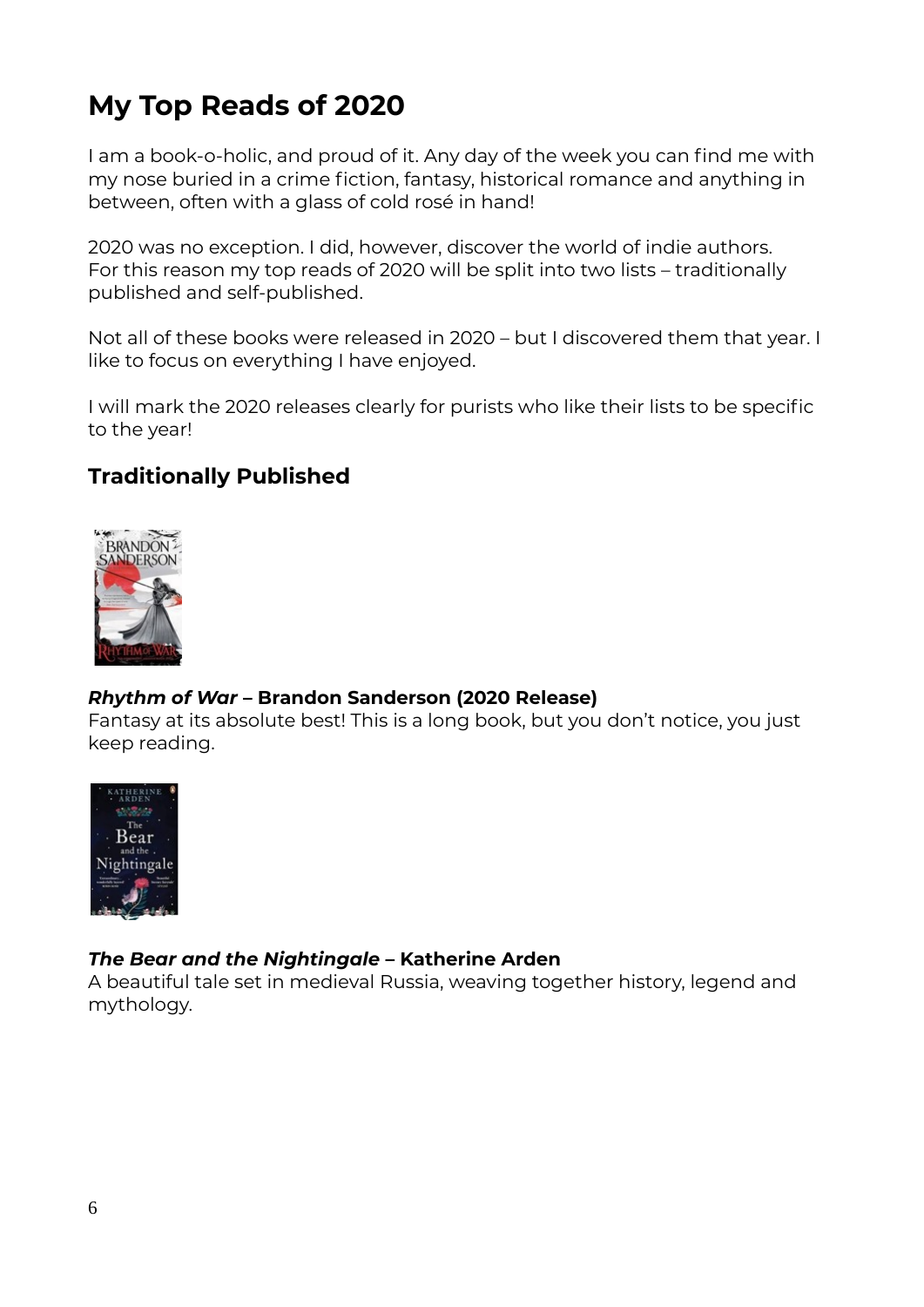

#### *The Secrets We Kept –* **Laura Prescott**

Spies, secrets and the writing of Doctor Zhivago



#### *Flowers for the Dead –* **Barbara Copperthwaite**

What creates a serial killer and can be have compassion for them? This fictional tale asks some uncomfortable questions.

## **Self-Published**



#### *Echoes of the Gidat* **– Emé Savage**

Incredible world-building and beautiful escapism. The sequel, *Tetarul Parallel* – which is arguably even better – was released in 2020.



*Easter Egg* **– Jason Acar (2020 Release)** Video games aren't real – right?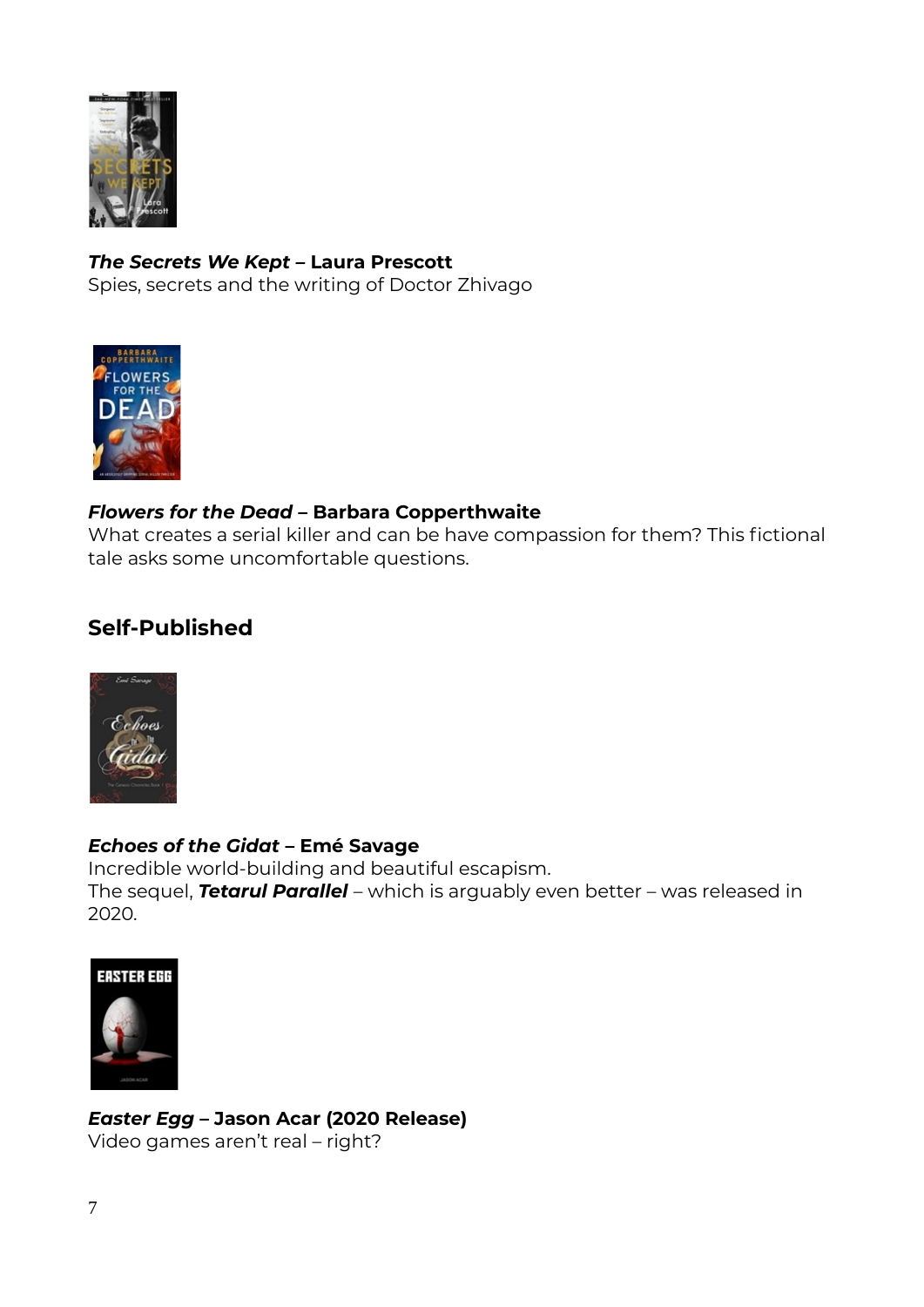

#### *Holy Island* **– LJ Ross**

An isolated island, mysterious murders and a detective who won't stop until he finds the truth. The 17<sup>th</sup> novel in this series, **Cuthbert's Way,** was released in 2020.

#### *Jinkie Jankies* **– JM Muir-Coates (Pending Release)**

This is a sneaky one, it's not out yet, I was treated to a first draft reading – but I cannot wait for its release! Children's fiction at its best!

## **What I'm currently reading**



#### *Cragside***– DCI Ryan Mysteries Book 5, by LJ Ross**

 This series has me hooked! At the time of writing this there are 17 books in this incredible series. Ross began her detective novels in 2015, and she started strong. The first 3 fit nicely in a story arch, then she ventures into a wider story. All I can say is that I can't put them down! Highly Recommend! https://www.ljrossauthor.com/